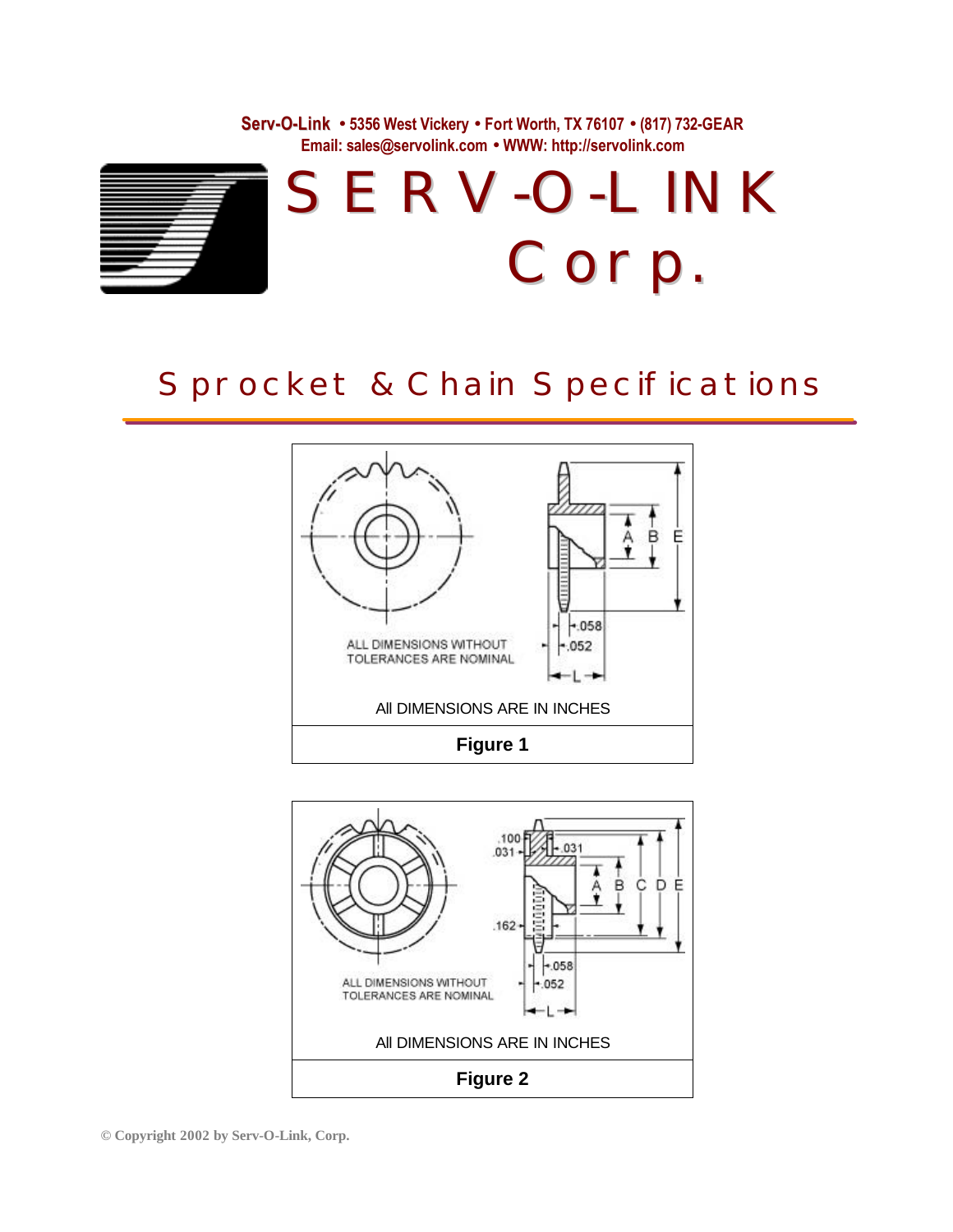|              | <b>SPROCKETS</b>                                                           |           |                |                     |                |                    |                            |       |             |                |             |        |        |  |
|--------------|----------------------------------------------------------------------------|-----------|----------------|---------------------|----------------|--------------------|----------------------------|-------|-------------|----------------|-------------|--------|--------|--|
|              | <b>CATALOG</b><br><b>NUMBERS</b><br><b>NOMINAL SHAFT</b><br><b>HOLE A*</b> |           |                |                     |                | <b>FIG. SPOKES</b> | <b>DIMENSIONS (inches)</b> |       |             |                |             |        |        |  |
| <b>TEETH</b> |                                                                            |           |                |                     |                |                    | $+0.000 - 0.010$<br>@75°F  |       |             | <b>NOMINAL</b> |             |        |        |  |
|              | 1/8                                                                        | 3/16      | 1/4            | 3/8                 |                |                    | E                          | P.D.  | <b>ROOT</b> | $\mathbf C$    | D           | $B***$ | $L***$ |  |
| 8            | S082                                                                       |           | $\cdots$       |                     | $\mathbf{1}$   |                    | 0.371                      | 0.318 | 0.258       |                |             |        |        |  |
| 9            | S092                                                                       | .         | $\cdots$       | .                   | 1              |                    | 0.409                      | 0.356 | 0.296       |                |             |        |        |  |
| 10           |                                                                            | S102 S103 | $\cdots$       | $\cdots$            | 1              |                    | 0.456                      | 0.394 | 0.334       |                |             |        |        |  |
| 12           |                                                                            |           | S122 S123 S124 | .                   | 1              |                    | 0.535                      | 0.471 | 0.411       |                |             |        |        |  |
| 15           |                                                                            |           | S152 S153 S154 | $\cdots$            | 1              |                    | 0.650                      | 0.586 | 0.526       |                |             |        |        |  |
| 16           |                                                                            |           | S162 S163 S164 |                     | 1              |                    | 0.690                      | 0.625 | 0.565       |                |             |        |        |  |
| 18           |                                                                            |           | S182 S183 S184 | .                   | $\mathbf{1}$   |                    | 0.769                      | 0.702 | 0.642       |                |             |        |        |  |
| 20           |                                                                            |           |                | S202 S203 S204 S206 | $\mathbf{1}$   |                    | 0.848                      | 0.780 | 0.720       |                |             |        |        |  |
| 24           | .                                                                          |           |                | S243 S244 S246      | $\overline{2}$ | 6                  | 1.005                      | 0.934 | 0.874       | $0.746$ 0.846  |             |        |        |  |
| 30           | .                                                                          |           |                | S303 S304 S306      | $\overline{2}$ | 6                  | 1.239                      | 1.167 | 1.107       | $0.979$ 1.079  |             |        |        |  |
| 32           | .                                                                          |           |                | S323 S324 S326      | $\overline{2}$ | 6                  | 1.318                      | 1.246 | 1.186       | $1.058$ 1.158  |             |        |        |  |
| 36           |                                                                            | .         |                | S364 S366           | $\overline{2}$ | 8                  | 1.470                      | 1.400 | 1.340       |                | 1.212 1.312 |        |        |  |
| 40           |                                                                            | .         |                | S404 S406           | $\overline{2}$ | 8                  | 1.628                      | 1.554 | 1.494       | 1.366 1.466    |             |        |        |  |
| 48           | $\cdots$                                                                   | .         |                | S484 S486           | $\overline{2}$ | 8                  | 1.939                      | 1.865 | 1.805       | 1.667          | 1.777       |        |        |  |

**\*\*\* L = 0.312 for shaft hole sizes 1/8, 3/16, & 1/4 ... L = 0.375 for shaft hole size 3/8**